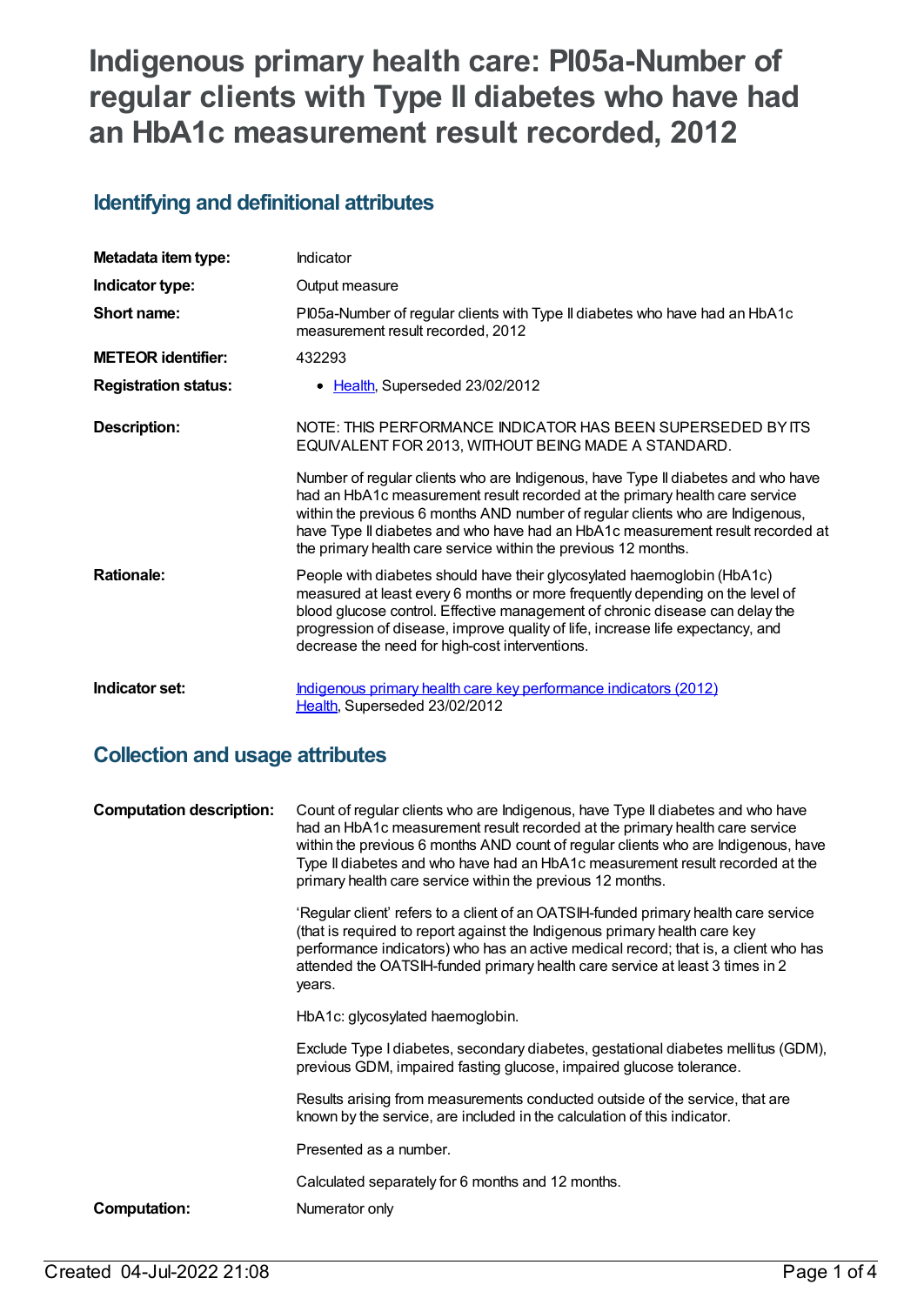| <b>Numerator:</b>               | Calculation A: Number of regular clients who are Indigenous, have Type II diabetes<br>and who have had an HbA1c measurement result recorded at the primary health                                                |
|---------------------------------|------------------------------------------------------------------------------------------------------------------------------------------------------------------------------------------------------------------|
|                                 | care service within the previous 6 months.                                                                                                                                                                       |
|                                 | Calculation B: Number of regular clients who are Indigenous, have Type II diabetes<br>and who have had an HbA1c measurement result recorded at the primary health<br>care service within the previous 12 months. |
| <b>Numerator data elements:</b> | Data Element / Data Set-                                                                                                                                                                                         |
|                                 | Person-diabetes mellitus status, code NN                                                                                                                                                                         |
|                                 | Data Source                                                                                                                                                                                                      |
|                                 | Indigenous primary health care data collection                                                                                                                                                                   |
|                                 | NMDS / DSS                                                                                                                                                                                                       |
|                                 | Indigenous primary health care DSS 2012-14                                                                                                                                                                       |
|                                 | Guide for use                                                                                                                                                                                                    |
|                                 | Type II diabetes only.                                                                                                                                                                                           |
|                                 |                                                                                                                                                                                                                  |
|                                 | Data Element / Data Set-                                                                                                                                                                                         |
|                                 | Person-Indigenous status, code N                                                                                                                                                                                 |
|                                 | Data Source                                                                                                                                                                                                      |
|                                 | Indigenous primary health care data collection                                                                                                                                                                   |
|                                 | NMDS / DSS                                                                                                                                                                                                       |
|                                 | Indigenous primary health care DSS 2012-14                                                                                                                                                                       |
|                                 | Data Element / Data Set-                                                                                                                                                                                         |
|                                 |                                                                                                                                                                                                                  |
|                                 | Person-regular client indicator, yes/no code N                                                                                                                                                                   |
|                                 | Data Source                                                                                                                                                                                                      |
|                                 | Indigenous primary health care data collection                                                                                                                                                                   |
|                                 | NMDS / DSS                                                                                                                                                                                                       |
|                                 | Indigenous primary health care DSS 2012-14                                                                                                                                                                       |
|                                 | Data Element / Data Set-                                                                                                                                                                                         |
|                                 | Person-glycosylated haemoglobin measurement result recorded indicator.                                                                                                                                           |
|                                 | yes/no code N                                                                                                                                                                                                    |
|                                 | Data Source                                                                                                                                                                                                      |
|                                 | Indigenous primary health care data collection                                                                                                                                                                   |
|                                 | NMDS / DSS                                                                                                                                                                                                       |
|                                 | Indigenous primary health care DSS 2012-14                                                                                                                                                                       |
|                                 |                                                                                                                                                                                                                  |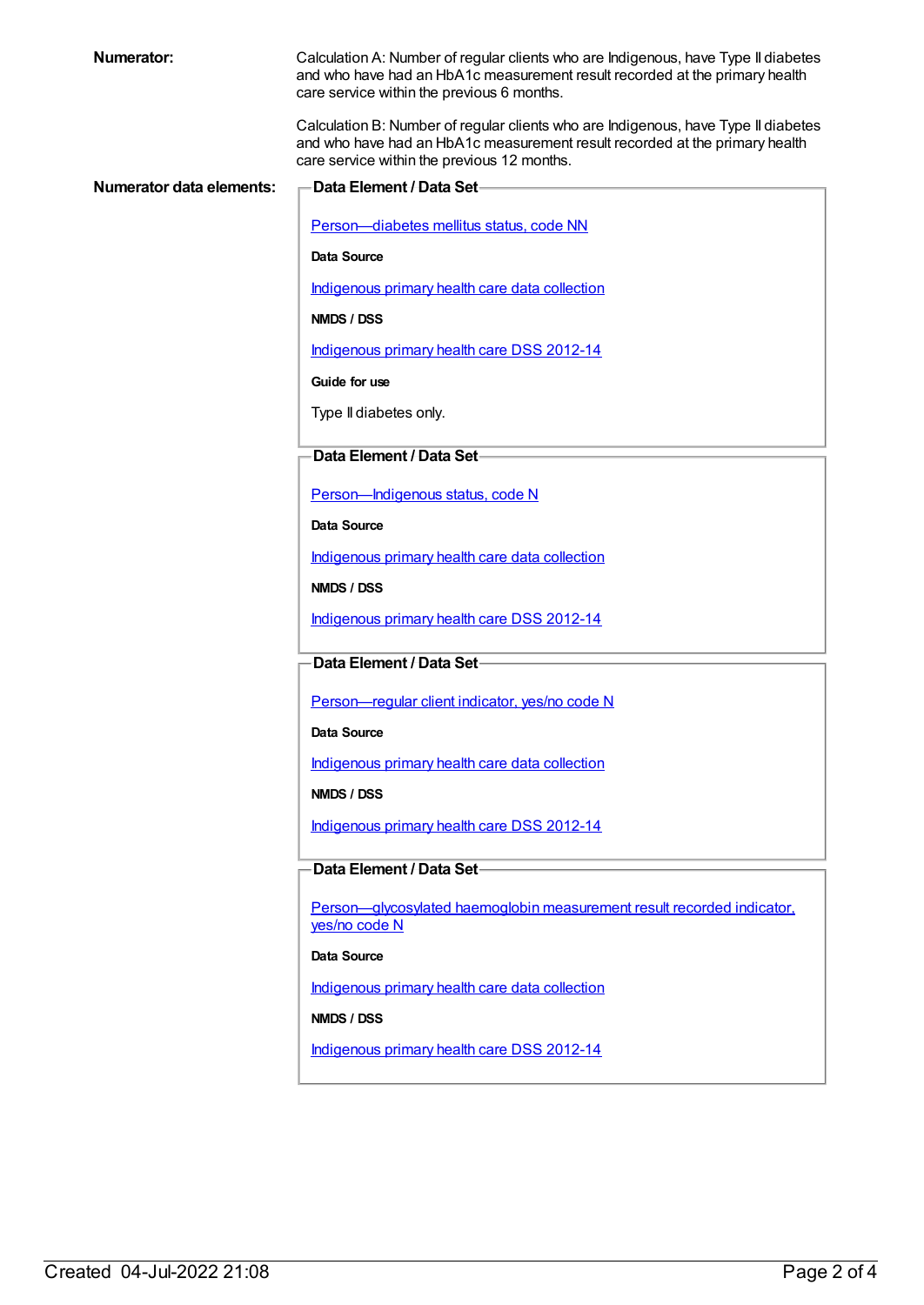| Disaggregation:                         | 1. Sex:<br>a) Male<br>b) Female                                                                                                                                |
|-----------------------------------------|----------------------------------------------------------------------------------------------------------------------------------------------------------------|
|                                         | 2. Age:<br>$a) 0-4$ years<br>$b)$ 5-14 years<br>c) 15-24 years<br>d) 25-34 years<br>e) 35-44 years<br>f) 45-54 years<br>g) 55-64 years<br>h) 65 years and over |
| <b>Disaggregation data</b><br>elements: | Data Element / Data Set-<br>Person-sex, code N                                                                                                                 |
|                                         |                                                                                                                                                                |
|                                         | <b>Data Source</b>                                                                                                                                             |
|                                         | Indigenous primary health care data collection                                                                                                                 |
|                                         | NMDS / DSS                                                                                                                                                     |
|                                         | Indigenous primary health care DSS 2012-14                                                                                                                     |
|                                         | Data Element / Data Set-                                                                                                                                       |
|                                         | Person-age, total years N[NN]<br><b>Data Source</b>                                                                                                            |
|                                         | Indigenous primary health care data collection                                                                                                                 |
|                                         | NMDS / DSS                                                                                                                                                     |
|                                         | Indigenous primary health care DSS 2012-14                                                                                                                     |

## **Representational attributes**

| <b>Representation class:</b> | Count  |
|------------------------------|--------|
| Data type:                   | Real   |
| Unit of measure:             | Person |

## **Indicator conceptual framework**

| <b>Framework and</b> | Effective/Appropriate/Efficient |
|----------------------|---------------------------------|
| dimensions:          |                                 |

### **Data source attributes**

| Data sources: | Data Source                                    |
|---------------|------------------------------------------------|
|               | Indigenous primary health care data collection |
|               | Frequency                                      |
|               | 6 monthly                                      |
|               | Data custodian                                 |
|               | Australian Institute of Health and Welfare.    |